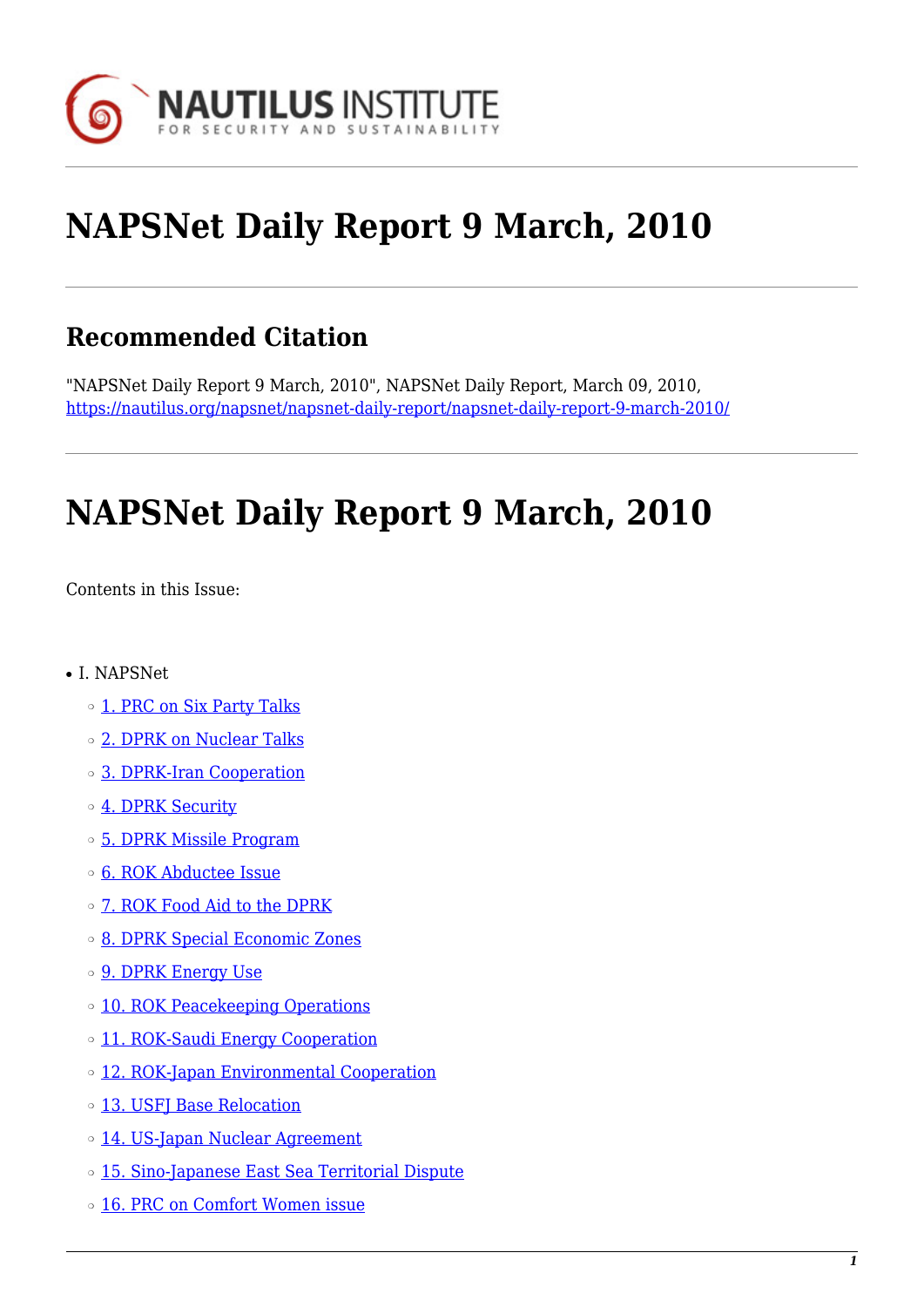- o [17. Sino-Russian Energy Cooperation](#page-5-2)
- ❍ [18. Cross-Strait Relations](#page-5-3)
- o [19. PRC Energy Security](#page-6-0)
- o [20. PRC Food Security](#page-6-1)
- o [21. PRC Space Program](#page-6-2)
- ❍ [22. PRC Urban-Rural Disparity](#page-6-3)
- II. PRC Report
	- ❍ [23. PRC Earthquake Reconstruction](#page-7-0)
	- o [24. PRC Civil Society](#page-7-1)
	- ❍ [25. PRC Civil Society and Public Health](#page-7-2)

[Preceding NAPSNet Report](https://nautilus.org/mailing-lists/napsnet/dr/2010-2/napsnet-daily-report-8-march-2010/)

MARKTWO

# **I. NAPSNet**

### <span id="page-1-0"></span>**1. PRC on Six Party Talks**

Chosun Ilbo ("CHINESE FM OPTIMISTIC ABOUT SIX-PARTY TALKS", 2010/03/08) reported that PRC Foreign Minister Yang Jiechi expressed optimism that six-party talks about the DPRK's nuclear programs will resume since the parties involved "are committed to the objective of denuclearizing the Korean Peninsula." Yang made the remarks on the sidelines of the opening of the People's Congress. He did not say when he expects the talks to resume.

<span id="page-1-1"></span>[\(return to top\)](#page-0-0) 

### **2. DPRK on Nuclear Talks**

Yonhap ("N.KOREA READY FOR TALKS, BUT WILL BOLSTER NUCLEAR ARMS IF U.S. THREATS REMAIN", Seoul, 2010/03/09) reported that said Tuesday it is ready for both dialogue and war. "The DPRK is fully ready for dialogue and war. It will continue bolstering up its nuclear deterrent as long as the U.S. military threats and provocations go on," an unidentified foreign ministry spokesman said, according to the Korean Central News Agency.

<span id="page-1-2"></span>[\(return to top\)](#page-0-0) 

#### **3. DPRK-Iran Cooperation**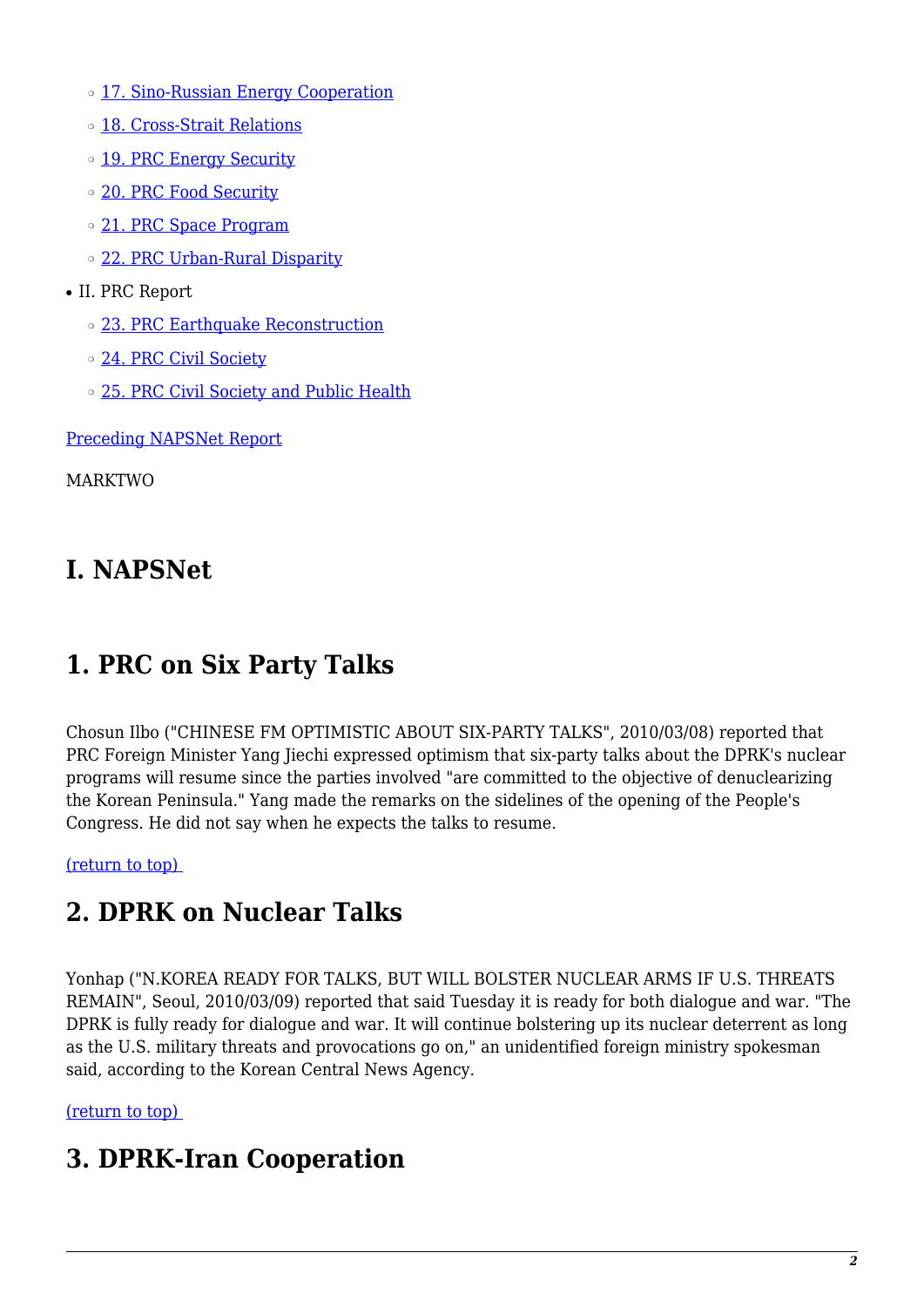Korea Broadcasting System ("'NK MAY BE HELPING IRAN BUILD ROCKET LAUNCH SITE'", 2010/03/06) reported that an open-source intelligence publishing group says the DPRK may be helping Iran build new rocket-launch facilities. IHS Jane's said that a new rocket-launch pad was spotted by satellite in the city of Semnan some four hours east of the Iranian capital of Tehran. According to the London-based intelligence group, analysis suggests that Iran has been collaborating with the DPRK to build the launch pad. Jane's said Iran made public its "Simorgh" space-launch vehicle (SLV) on February third but did not make public the location of the rocket's launch complex.

#### <span id="page-2-0"></span>[\(return to top\)](#page-0-0)

### **4. DPRK Security**

Chosun Ilbo ("N.KOREAN ARMY TIGHTENING CONTROL OVER POWS, ABDUCTEES", 2010/03/08) reported that right after the Lee Myung-bak administration was inaugurated in the ROK in March 2008, the DPRK instructed its army's Defense Security Command to tighten control over defectors, ROK prisoners of war, abduction victims, and those who own mobile phones. This is confirmed by an internal Security Command document. According to the document obtained by Choi Sung-yong, the president of Family Assembly Abducted to North Korea, the regime ordered security guards in the DPRK-PRC border area to "focus their energy on preventing people of high social status as well as ordinary people from fleeing in groups to China."

#### <span id="page-2-1"></span>[\(return to top\)](#page-0-0)

### **5. DPRK Missile Program**

Associated Press (Hyung-jin Kim, "REPORT: NKOREA HAS MEDIUM-RANGE MISSILE DIVISION", Seoul, 2010/03/09) reported that the DPRK has recently created an army division in charge of newly developed intermediate-range missiles capable of striking U.S. forces in Japan and Guam, Yonhap said Tuesday. The People's Army recently launched a division supervising operational deployment of missiles with a range of more than 1,860 miles (3,000 kilometers) that it had developed in recent years, Yonhap reported citing an unidentified ROK government source. The ROK Defense Ministry said Tuesday it couldn't confirm the Yonhap report.

#### <span id="page-2-2"></span>[\(return to top\)](#page-0-0)

#### **6. ROK Abductee Issue**

Xinhua News ("S KOREA MOVES TO ADDRESS ISSUES OF ABDUCTEES IN DPRK", 2010/03/08) reported that the ROK government said it has organized a preparatory committee for enforcing a law on ROK civilians believed to have been kidnapped to the DPRK, taking steps toward addressing the sensitive issue Seoul wants to address at a possible summit with Pyongyang. The law states confirming whether the abductees in the DPRK are alive or deceased, bringing them back home, allowing exchanges of letters and meetings between them and their families in the ROK as duties of the government, according to local media.

#### <span id="page-2-3"></span>[\(return to top\)](#page-0-0)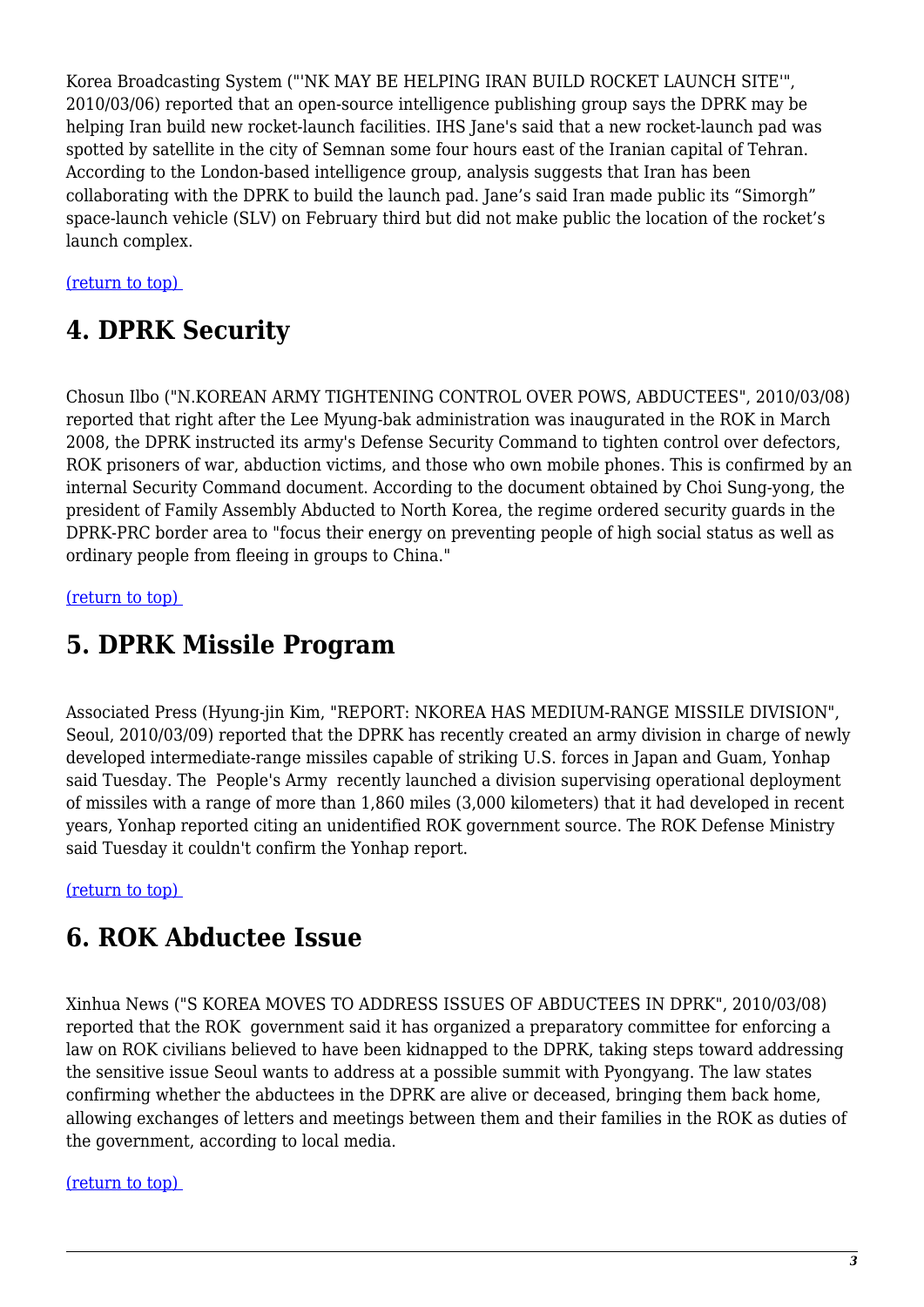# **7. ROK Food Aid to the DPRK**

Yonhap News ("SOUTH KOREA'S PLANNED FOOD AID FOR NORTH KOREA HITS SNAG", 2010/03/06) reported that the ROK's planned shipment of its first food aid to DPRK in years has hit a snag due to sourcing difficulties, an official said. "Considering shipping costs, it would make the most sense to send Chinese corn" to the DPRK, a government official said. The official said, however, that the plan has faltered because of the PRC's "grain export quota," which places restrictions on food exports in order to meet the country's rising domestic demand. The delay has raised concern that the planned aid may not be delivered by the time the DPRK needs it the most — usually between March and May.

<span id="page-3-0"></span>[\(return to top\)](#page-0-0) 

#### **8. DPRK Special Economic Zones**

Korea Broadcasting System ("SANKEI: N.KOREA FEZ TO BE FULLY OPENED TO FOREIGNERS", 2010/03/08) reported that Japan's Sankei Shimbun says the DPRK has decided to fully open its free economic zone in Rason City to foreign investors in six months. Quoting an official from the humanitarian group "Rescue the North Korean People Urgent Action Network," the Japanese newspaper said that Jang Song-thaek, who is DPRK leader Kim Jong-il's brother-in-law and a senior Workers' Party official, announced the decision during an inspection of the Rason region earlier this month. Sankei also said that the ROK government is analyzing information regarding the DPRK's move to create another free economic zone.

<span id="page-3-1"></span>[\(return to top\)](#page-0-0) 

#### **9. DPRK Energy Use**

Chosun Ilbo ("N.KOREAN PARENTS 'ZEALOUS' ABOUT CHILDREN'S EDUCATION", 2010/03/04) reported that DPRK parents are willing to make huge sacrifices to ensure education for their children. PRC-made solar reading lamps are selling like hot cakes in the DPRK. According to a DPRK source, the reading lamps sell for 10,000 to 20,000 DPRK won, a price several times the average monthly wage. The customers are chiefly parents with children preparing for college entrance exams. Due to do the poor power supply, the DPRK except for some parts of Pyongyang is plunged into pitch darkness every night, making it impossible to study. The solar-powered reading lamps provide a measure of independence from the power grid.

#### <span id="page-3-2"></span>[\(return to top\)](#page-0-0)

### **10. ROK Peacekeeping Operations**

<span id="page-3-3"></span>Korea Herald ("KOREAN PEACEKEEPERS ARRIVE IN HAITI", 2010/03/08) reported that ROK peacekeeping troops have arrived in Haiti and are preparing to begin their mission to rebuild the quake-ravaged region, military officials here said. The 240-member contingent, which was named "Danbi," is likely to begin clearing debris and maintaining order in the Caribbean state later this week as soon as construction equipment arrives. Danbi is a Korean word meaning "long-awaited rain."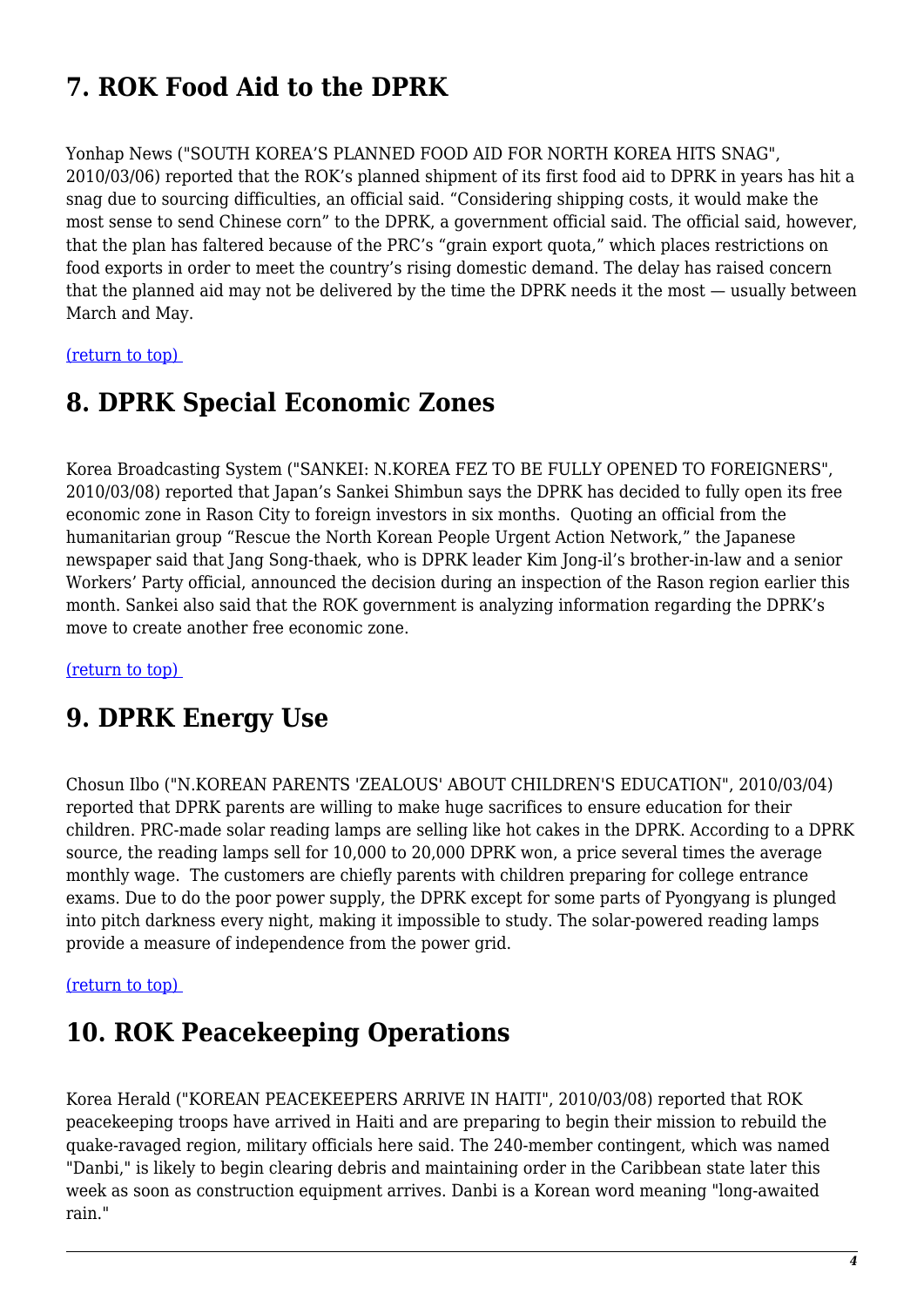### **11. ROK-Saudi Energy Cooperation**

Yonhap News ("HYUNDAI HEAVY SET TO WIN US\$2 BLN SAUDI POWER PLANT DEAL", 2010/03/08) reported that a consortium led by Hyundai Heavy Industries Co. is set to win US\$2 billion deal to build a gas power plant in Saudi Arabia, industry sources said. The sources said the consortium was selected as the preferred bidder by state-run Saudi Electricity Co. to construct the power plant by April 2014 at a location 125 kilometers west of Riyadh, the capital city of the Arab country.

<span id="page-4-0"></span>[\(return to top\)](#page-0-0) 

### **12. ROK-Japan Environmental Cooperation**

Korea Herald ("SEOUL, TOKYO TO HOLD TALKS ON SEA CLEANING", 2010/03/08) reported that the ROK and Japan will hold talks this week on ways to get rid of waste floating in the waters between the countries, Seoul's foreign ministry said, according to Yonhap news agency. "At the upcoming talks, the sides will exchange information on the current conditions of waste in the seas between the countries and review their own efforts to eradicate the problem," the ministry said.

<span id="page-4-1"></span>[\(return to top\)](#page-0-0) 

## **13. USFJ Base Relocation**

Yomiuri Shimbun ("GOVT PARTIES SUBMIT PLANS FOR FUTENMA", 2010/03/09) reported that the two junior partners in the ruling coalition on Monday presented their official proposals on possible relocation sites for the U.S. Marine Corps' Futenma Air Station in Ginowan, Okinawa Prefecture, to a government-ruling bloc panel studying the issue. The Social Democratic Party offered three options, including relocation to Guam or other places outside Japan, while the People's New Party offered two, including moving the air station to a land-based section of Camp Schwab straddling Nago and Ginozason in the prefecture. The idea to move the base to the land-based section of Camp Schwab is expected to be at the center of the government's study of the issue.

#### <span id="page-4-2"></span>[\(return to top\)](#page-0-0)

### **14. US-Japan Nuclear Agreement**

Associated Press ("JAPAN CONFIRMS COLD WAR-ERA 'SECRET' PACTS WITH US", Tokyo, 2010/03/09) reported that a government-mandated panel has confirmed the existence of once-secret Cold War -era pacts between Japan and U.S. on nuclear arms and other issues. Among the secret pacts the panel acknowledged was a tacit agreement that allowed U.S. nuclear-armed warships into Japanese ports in violation of Japan's non-nuclear principles.

Kyodo ("OKADA SAYS NUKES MAY HAVE ENTERED JAPAN UNDER SECRET PACTS", Tokyo, 2010/03/09) reported that Japanese Foreign Minister Katsuya Okada said Tuesday he cannot rule out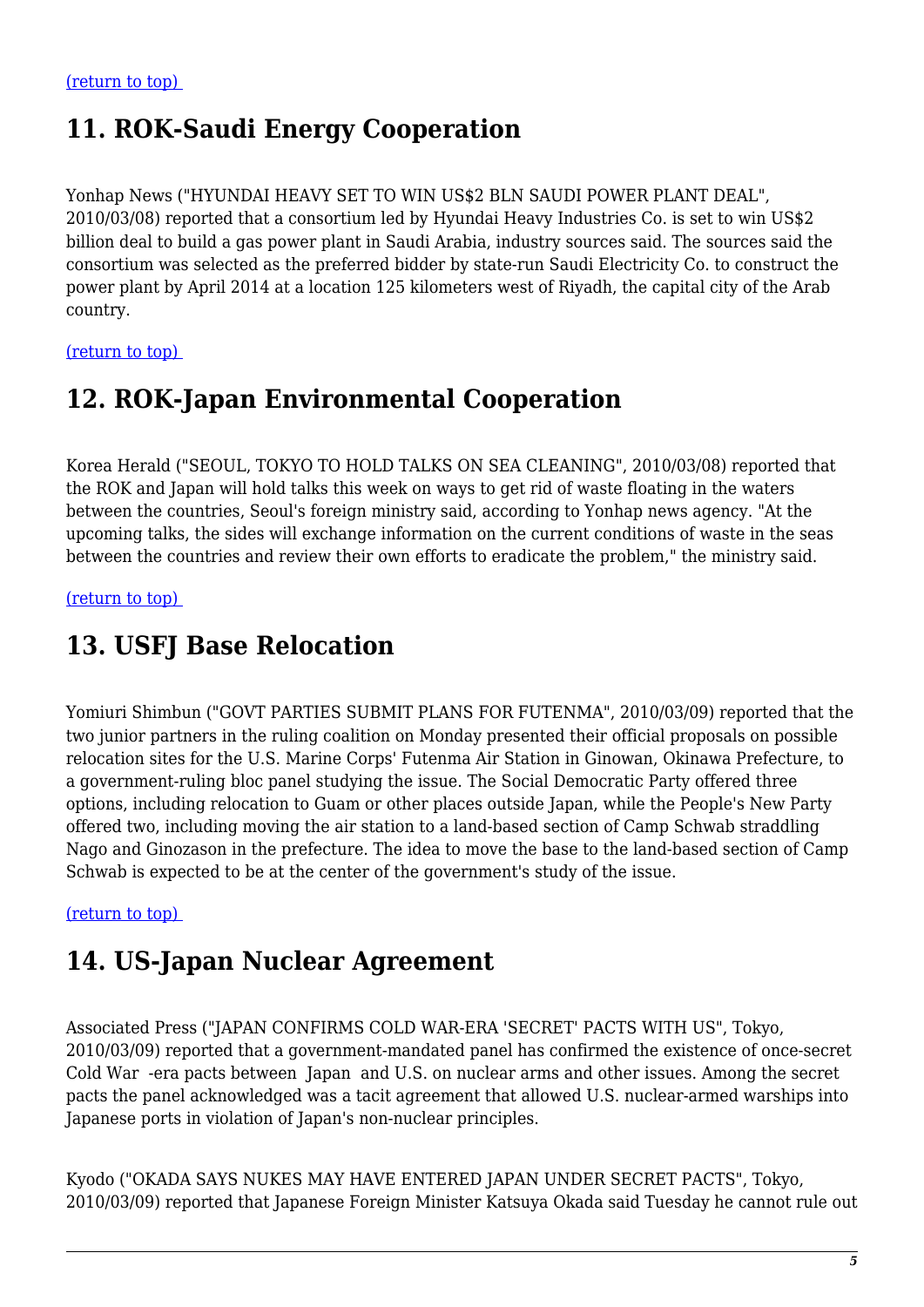the possibility that nuclear weapons were introduced into Japan under secret pacts reached with the United States. ''We cannot clearly state that there was no nuclear introduction (to Japan). We cannot dispel doubts about it,'' Okada said. He added, however, he believes nuclear arms had not been introduced since 1991, when U.S. President George H.W. Bush announced the withdrawal of tactical nuclear weapons from U.S. ships and submarines. ''The United States will depend less on nuclear (weapons). I don't think their introduction in Japan will happen in the future,'' he added.

<span id="page-5-0"></span>[\(return to top\)](#page-0-0) 

## **15. Sino-Japanese East Sea Territorial Dispute**

Xinhua Net ("CHINA TAKES ACTIVE ATTITUDE TO ADDRESS EAST CHINA SEA ISSUE WITH JAPAN: FM", 2010/03/08) reported that the PRC has always taken an active attitude to address the East China Sea issue with Japan, Foreign Minister Yang Jiechi said in Beijing. The PRC has always held that differences between the PRC and Japan on the East China Sea issue should be resolved through consultation and negotiations, so as to safeguard the PRC-Japan strategic and mutually beneficial relations, and ensure the fundamental interests of people in both countries, Yang said.

<span id="page-5-1"></span>[\(return to top\)](#page-0-0) 

#### **16. PRC on Comfort Women issue**

China Daily ("CHINA GOADS JAPAN FOR QUICK ACTION ON SEX SLAVES", 2010/03/08) reported that the PRC said that Japan should offer an appropriate resolution to the plight of eight PRC victims forced into serving as "comfort women" for Japanese soldiers during World War II. The PRC's Foreign Ministry spokesperson Qin Gang called the women's treatment at the hands of Japanese forces a serious, historical crime against humanity. "The victims are still hurting today, so Japan should take responsibility and provide these women with a justifiable explanation as soon as possible."

#### <span id="page-5-2"></span>[\(return to top\)](#page-0-0)

### **17. Sino-Russian Energy Cooperation**

China Daily ("CHINA-RUSSIA OIL PIPELINE TO BE COMPLETED THIS YEAR: FM", 2010/03/08) reported that the PRC-Russia oil pipeline is likely to be completed by the end of this year and the project will enter into operation in 2011, PRC Foreign Minister Yang Jiechi said. Yang said the PRC-Russia relation is one of the priorities of the PRC's diplomacy and that there is much potential in the practical cooperation and development for both countries. The two countries support each other on issues concerning core interests.

<span id="page-5-3"></span>[\(return to top\)](#page-0-0) 

### **18. Cross-Strait Relations**

Agence France-Presse ("TAIWAN SAYS CHINA NOW HAS EDGE IN AIR POWER", 2010/03/08) reported that the PRC now has better fighter jets than Taiwan , according to a military report by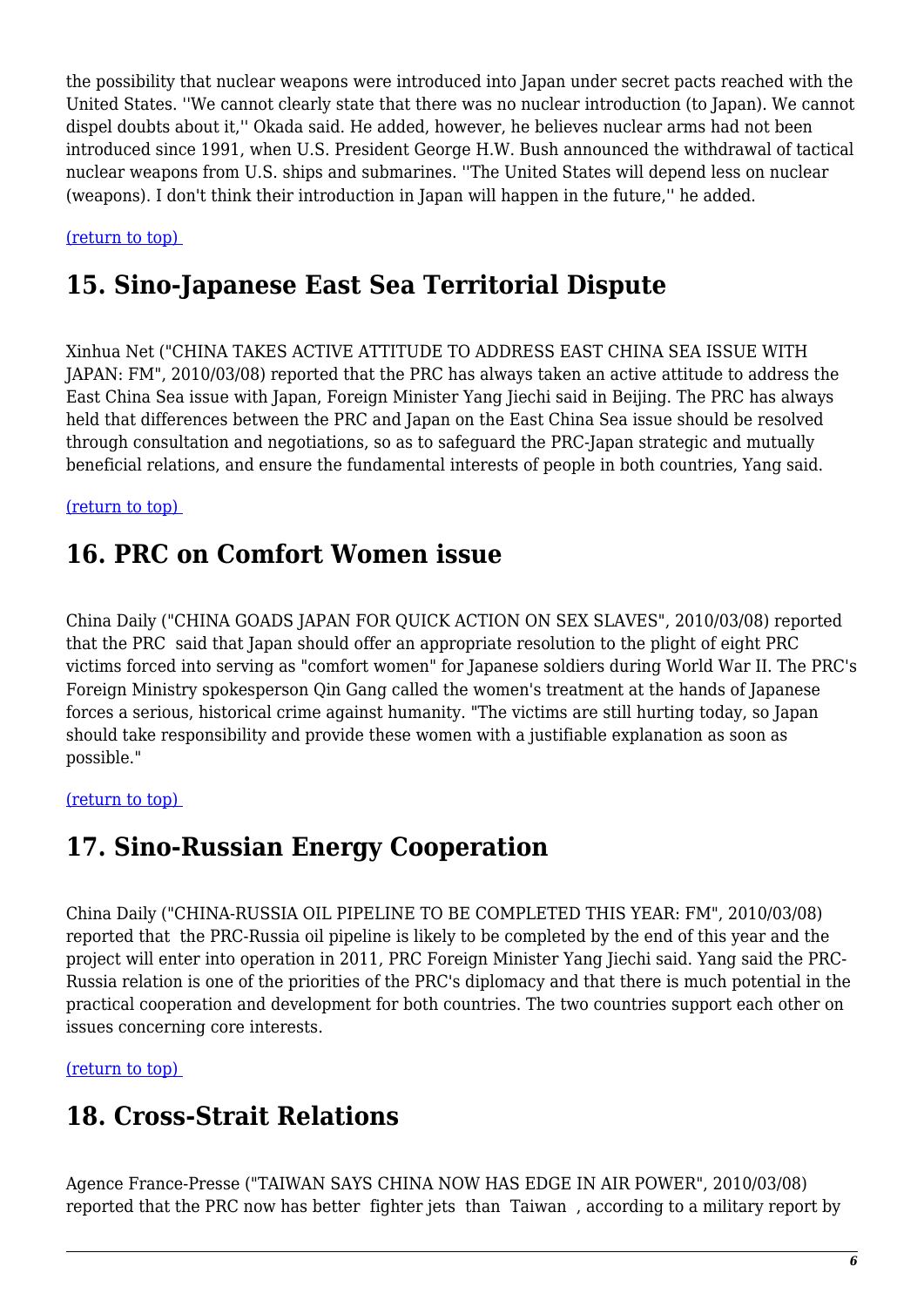the island's defence ministry as the air force renewed its bid to obtain new F-16s from the US. Of the three types of fighter jets in Taiwan's air force, only the F-16A/Bs have a slight edge over the PRC aircraft, the report by the defence ministry found. The island's Indigenous Defensive Fighters (IDF) and French-made Mirage 2000-5s were both inferior to the Russian-made Su-30s deployed by the PRC, it said.

Associated Press ("CHINA WARNS AGAINST SELLING F-16S TO TAIWAN", Beijing, 2010/03/09) reported that PRC Foreign Ministry spokesman Qin Gang said the PRC is firmly opposed to U.S. sales of weapons to Taiwan. Asked to comment on reports that Taiwan is pushing to buy F-16s from the United States, Qin said Beijing hoped the U.S. would "take China's position seriously and respect China's core interests and major concerns."

<span id="page-6-0"></span>[\(return to top\)](#page-0-0) 

# **19. PRC Energy Security**

Bloomberg ("CHINA STARTS WORK ON GUANGDONG STRATEGIC OIL RESERVES", 2010/03/08) reported that the PRC has started "preliminary work" on the second phase of its emergency oil reserves in Guangdong to help bolster energy security and meet demand, the head of the province's economic planning agency said. Construction of storage bases in the cities of Zhanjiang and Huizhou will begin "as soon as possible," Li Miaojuan, director of Guangdong's development and reform commission, said. "By the time these new storage tanks are ready, oil prices could be trading well above \$80 a barrel," Gordon Kwan, head of regional energy research at Mirae Asset Securities in Hong Kong, said in an e-mail. "We also expect that the yuan could be revalued higher by at least 10 percent before 2013, thus offsetting the increase of crude import bills."

<span id="page-6-1"></span>[\(return to top\)](#page-0-0) 

# **20. PRC Food Security**

Bloomberg ("CHINA TO KEEP GRAIN STOCKPILES, MAY BOOST SOY IMPORTS", 2010/03/08) reported that the PRC, the world's biggest grain consumer, will keep high levels of stockpiles to ensure food security and may increase imports of soybeans, said Bao Kexin, president of China Grain Reserves Corp. "Maintaining 150 million to 200 million tons of grains in inventories at hand is necessary," because of the "tight balance" between supply and demand in the PRC and given current logistics and infrastructure, Bao said in an interview.

#### <span id="page-6-2"></span>[\(return to top\)](#page-0-0)

# **21. PRC Space Program**

<span id="page-6-3"></span>Xinhua News ("CHINA PLANS TO LAUNCH UNMANNED SPACE MODULE NEXT YEAR", 2010/03/08) reported that the PRC plans to launch an unmanned space module, Tiangong-1, in 2011, which is expected to accomplish the country's first space docking and regarded as an essential step toward building a space station, an expert said. Tiangong, or the Heavenly Palace, would finally be transformed into a manned space lab after experimental dockings with three Shenzhou spacecraft , which are expected to be put into space within two years following the module's launch, said Qi Faren, former chief designer of Shenzhou spaceships.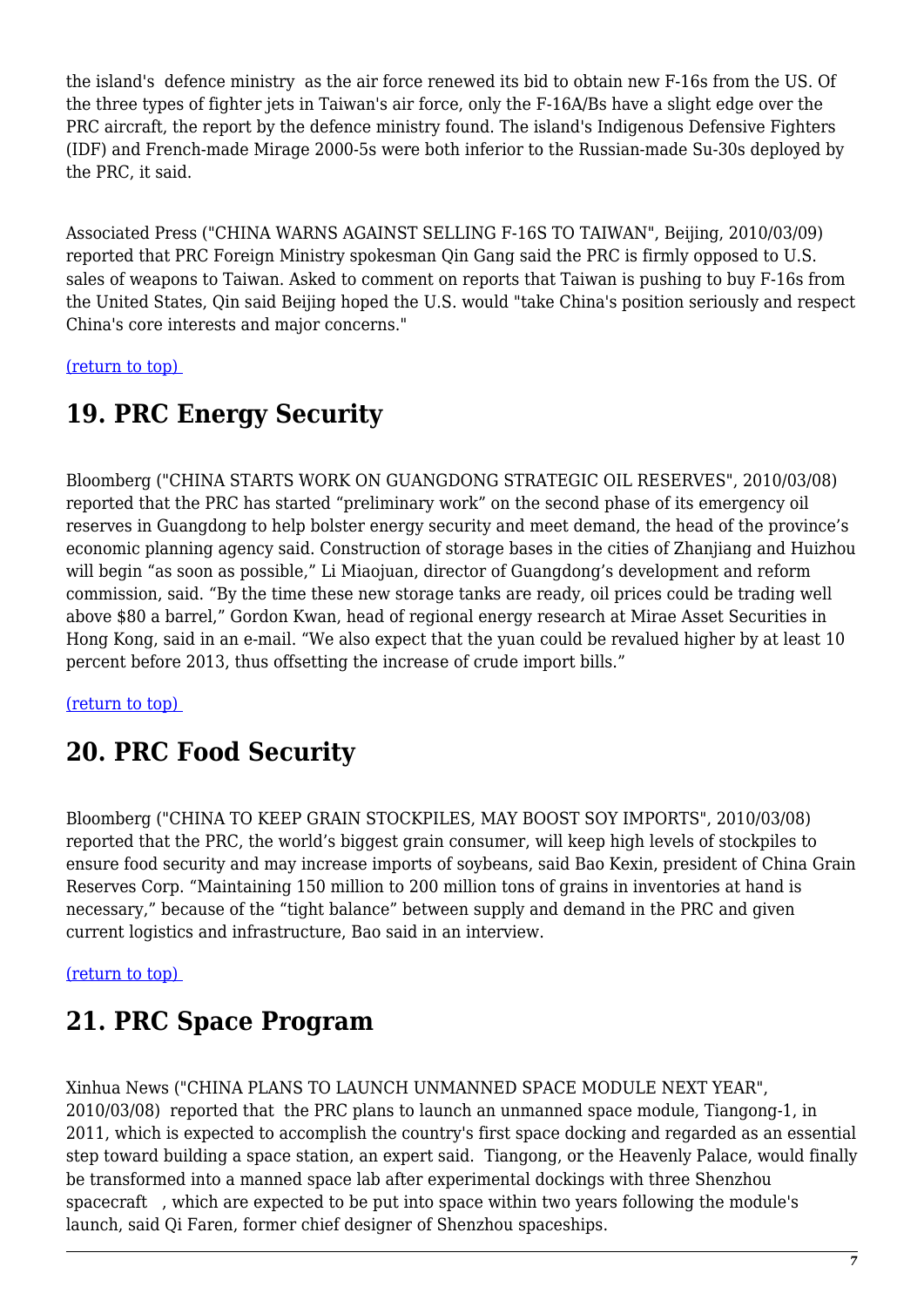### **22. PRC Urban-Rural Disparity**

The Associated Press ("CHINA LOOKS TO NARROW CITY-RURAL DEVELOPMENT GAP", 2010/03/08) reported that the PRC is boosting representation for its dwindling rural population in the national legislature as part of a new push to narrow the development gap between city and countryside. Once an overwhelmingly rural society, the PRC is urbanizing at an accelerating rate, with 43 percent, or 560 million people, now living in the cities, according to official figures. The urban population has risen 7 percent in the last five years. "This change helps fill the need for equal development rights," Miao Zhi, a delegate from the western, largely rural, region of Xinjiang, said Monday. "It's a step forward for the human rights cause."

[\(return to top\)](#page-0-0) 

#### **II. PRC Report**

### <span id="page-7-0"></span>**23. PRC Earthquake Reconstruction**

Xinhua Net ("NEW BEICHUAN MIDDLE SCHOOL TO BE FINISHED CONSTRUCTION", 2010/03/08) reported that New Beichuan School locates in the northeast corner of Beichuan County which was a seriously earthquake-destroyed county in Sichuan province. All PRC Merchant Association donated nearly 200 million RMB for reconstructing Beichuan Middle School in last year. Now the School is to be finished construction by May  $12$ <sup>th</sup> this year.

<span id="page-7-1"></span>[\(return to top\)](#page-0-0) 

### **24. PRC Civil Society**

International Online ("RECEPTION FOR COMMEMORATING 100TH ANNIVERSARY OF WOMEN'S DAY HELD IN BEIJING", 2010/03/08) reported that All-China Women's Federation held a reception for commemorating the 100<sup>th</sup> anniversary of Women's Day in Beijing this afternoon. Over 1500 women representatives from all fields in society have participated in the reception. The chairwoman of the Federation hoped that the PRC's women undertakings could continuously get support form both domestic and foreign people, governments and NGOs.

#### <span id="page-7-2"></span>[\(return to top\)](#page-0-0)

#### **25. PRC Civil Society and Public Health**

Sina.com ("ALL-CHINA SOCIAL AID FOUNDATION SUPPORTS SMILE MOM PROJECT", 2010/03/08) reported that Smile Mom is the first project that is cooperated between China Primary Health Care Foundation (CPHCF) and All-China Social Aid Foundation (CSAF).CSAD has recently donated its first 58,000 RMB to CPHCF, for helping 58 rural mothers who were diagnosed of